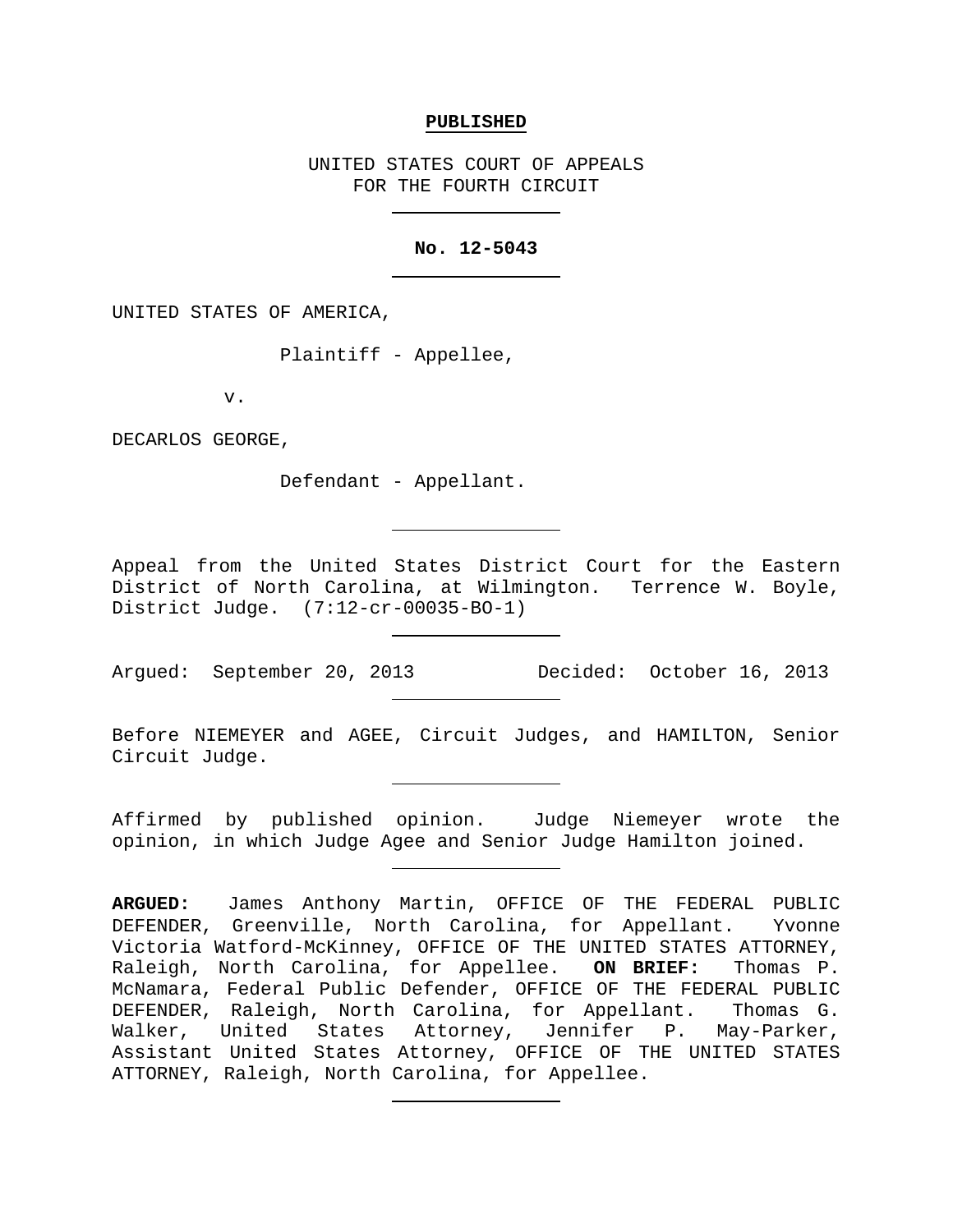NIEMEYER, Circuit Judge:

After Wilmington, North Carolina Police Officer Daniel Roehrig stopped a vehicle in a high-crime area of Wilmington at 3:30 a.m. for giving chase to another vehicle and running a red light, he observed suspicious conduct of Decarlos George, one of the passengers, and asked George to exit the vehicle. Upon frisking George, Officer Roehrig discovered a handgun and arrested him. During George's prosecution for possession of a handgun by a felon, in violation of 18 U.S.C. § 922(g)(1), George filed a motion to suppress evidence of the handgun, based on his claim that the frisk violated his Fourth Amendment rights. The district court denied George's motion, and George pleaded guilty to the charge.

Because the objective facts of record support the reasonableness of Officer Roehrig's suspicion that George was armed and dangerous and thus his authority to conduct a frisk, we affirm.

I

At 3:30 a.m. on Sunday, November 27, 2011, Officer Roehrig, while patrolling Wilmington District Two, which he characterized as "one of the highest crime areas in the city," observed a dark-colored station wagon closely and aggressively following another vehicle -- within a car's length -- as if in a chase.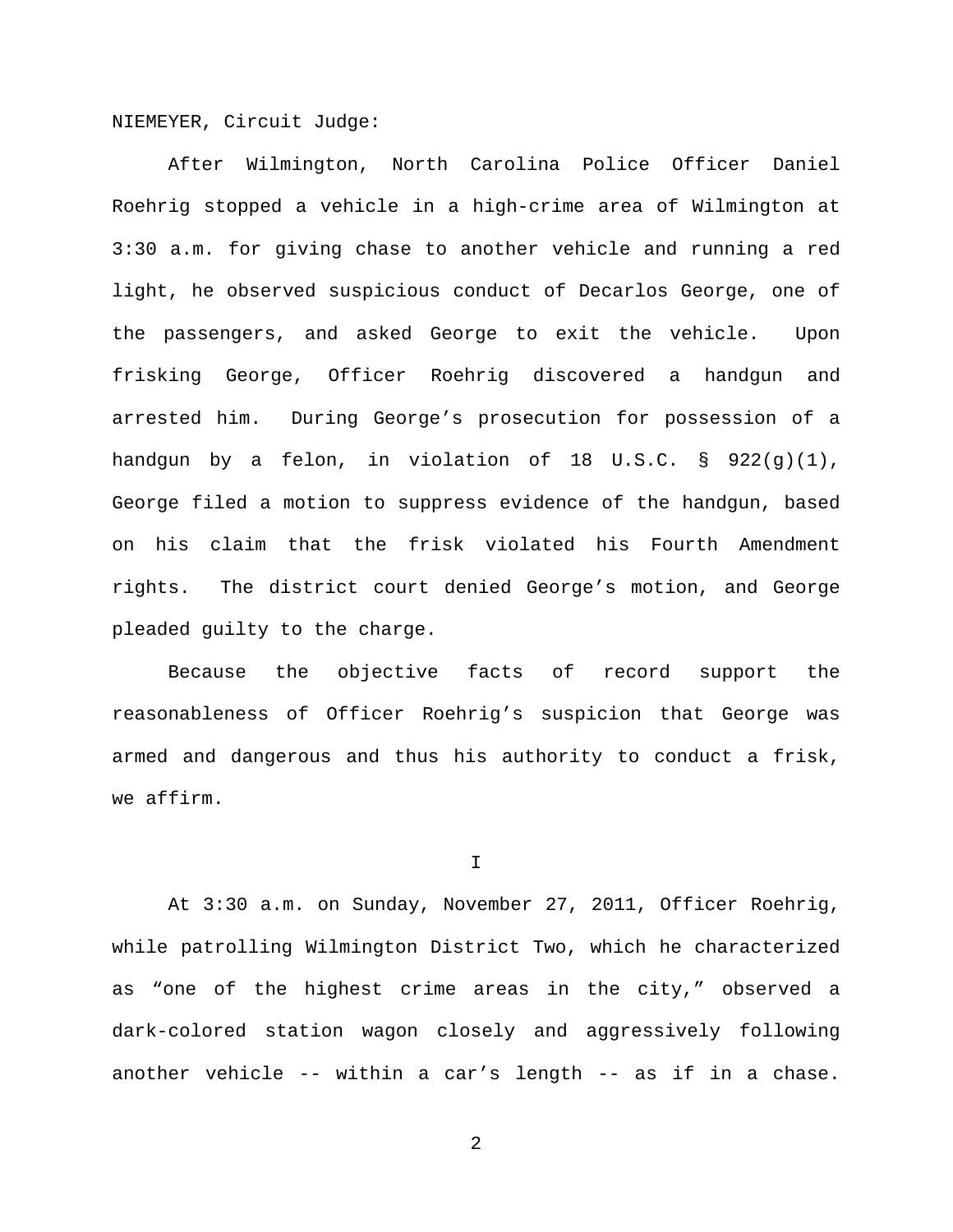As the two vehicles made a right turn, they ran a red light at the "fairly high rate of speed" of approximately 20 to 25 miles per hour such that their tires screeched. As Officer Roehrig pulled behind the vehicles following the turn, the station wagon, which had accelerated to approximately 45 miles per hour, slowed to 25 miles per hour and broke off the chase, making a left turn. Officer Roehrig followed the station wagon as it made three more successive left turns, which Officer Roehrig interpreted as an effort by the driver to determine whether he was following the vehicle. When Officer Roehrig decided to stop the vehicle for its aggressive driving and red light violation, he called for backup, which was answered by K9 Officer Poelling. With Officer Poelling nearby, Officer Roehrig then effected the stop in a parking lot.

As Officer Roehrig approached the vehicle, he observed four males in it, including Decarlos George, who was sitting behind the driver's seat. George was holding up his I.D. card with his left hand, while turning his head away from the officer. His right hand was on the seat next to his leg and was concealed from view by his thigh. Roehrig instructed George to place both of his hands on the headrest of the driver's seat in front of him, but George placed only his left hand on the headrest. This caused Officer Roehrig concern, as he "didn't know what [George] had in his right hand, [but it] could easily have been a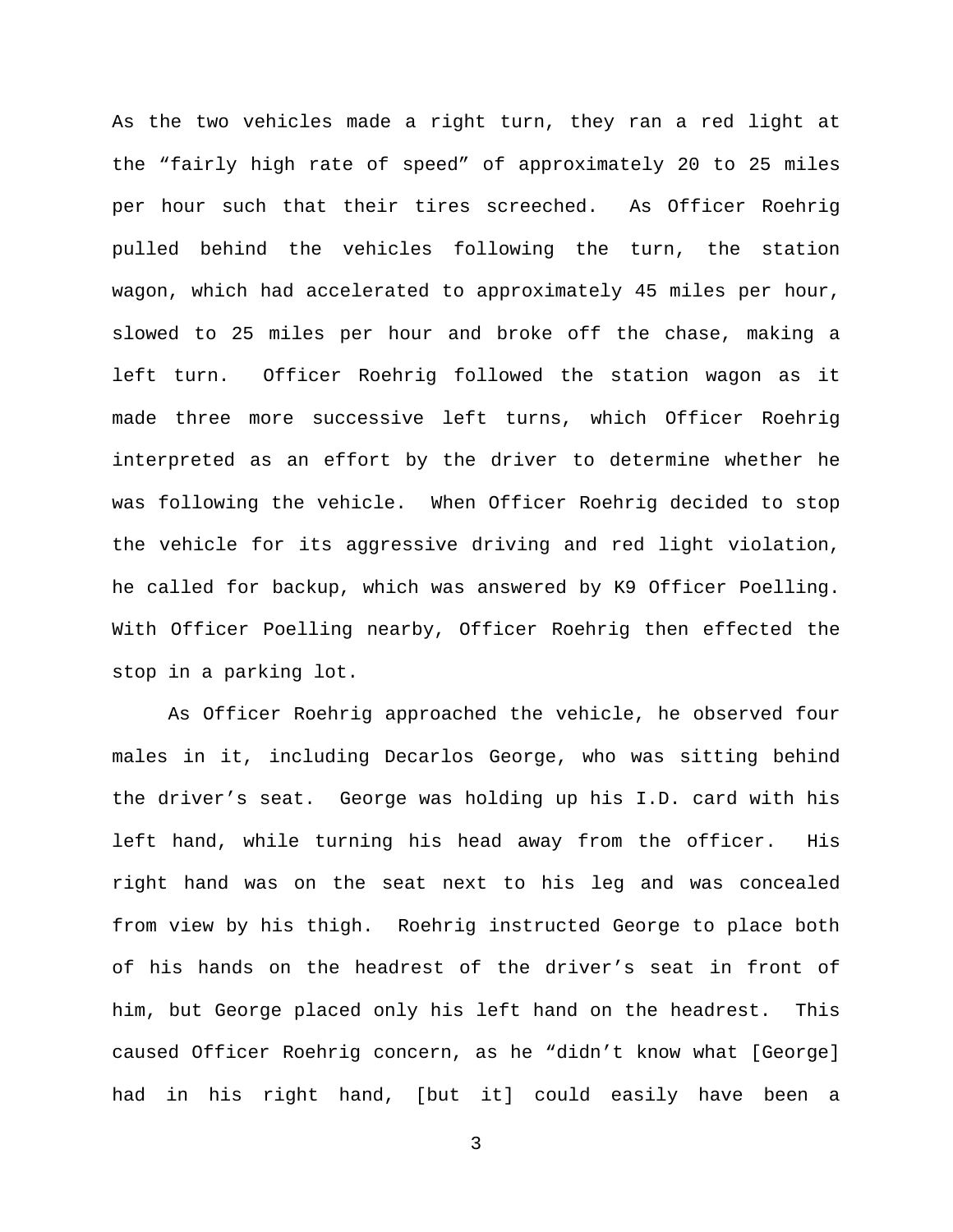weapon." Officer Roehrig directed George again to place both hands on the headrest. As Officer Roehrig testified, "I had to give [George] several more requests to move his hand. Probably I asked four or five times. It was actually getting to the point that I was getting worried about what he had in his right hand." George ultimately complied, but he still never made eye contact with Officer Roehrig.

Once Officer Roehrig observed that George did not have a weapon in his right hand, he proceeded to speak with Weldon Moore, the driver of the vehicle. Moore denied running the red light and claimed he was not chasing anyone. When Officer Roehrig informed Moore that he had observed Moore chasing the other vehicle and going through a red light, Moore adjusted his story, now saying that his girlfriend was in the front vehicle and that he was following her home. Roehrig found this story inconsistent with Moore's aggressive chase of the other vehicle and the abandonment of that chase when the police were spotted. He found Moore's driving to be more consistent with hostile criminal activity, and he questioned the passengers in the car about recent gang violence.

Officer Roehrig then consulted with Officer Poelling, and the two decided to remove all four passengers from the car and interview them separately. Because the officers were outnumbered, they called for more backup. When backup officers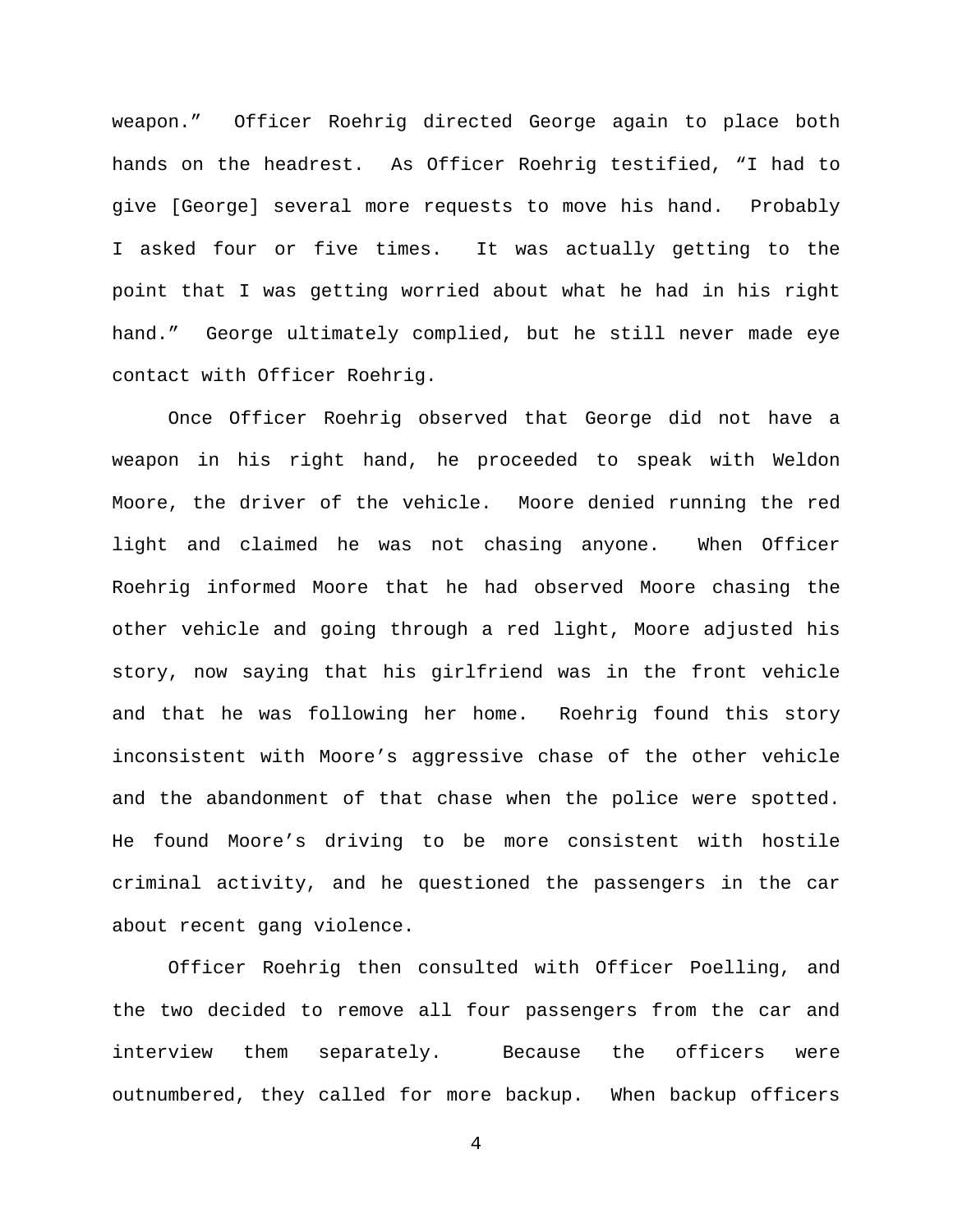arrived, Officer Poelling removed the right rear passenger of the vehicle and conducted a protective frisk. Officer Roehrig then directed George to step out of the vehicle. As George was doing so, he dropped his wallet and cell phone onto the ground. As George bent over to pick the items up, Officer Roehrig stopped him by holding onto George's shirt, fearing that letting George bend over to the ground would create an increased risk of escape. Officer Roehrig turned George around, had him place his hands on the car, and conducted a protective frisk. During the pat down, Roehrig felt an object in George's right front pocket that he "immediately recognized as a handgun." After announcing the presence of the gun to the other officers, Roehrig pressed George against the car and placed him in handcuffs, as a second officer removed the handgun from George's pocket.

After the gun was seized, Officer Roehrig secured George in the back of his patrol car and issued Moore a written warning for failing to stop at a red light. Upon checking George's criminal history, Officer Roehrig discovered that George was a convicted felon and that the serial number on the gun indicated that it had been stolen. George was charged and pleaded guilty to possession of a firearm by a convicted felon, in violation of 18 U.S.C. § 922(g)(1).

Before pleading guilty, George filed a motion to suppress the evidence of the gun on the ground that it resulted from an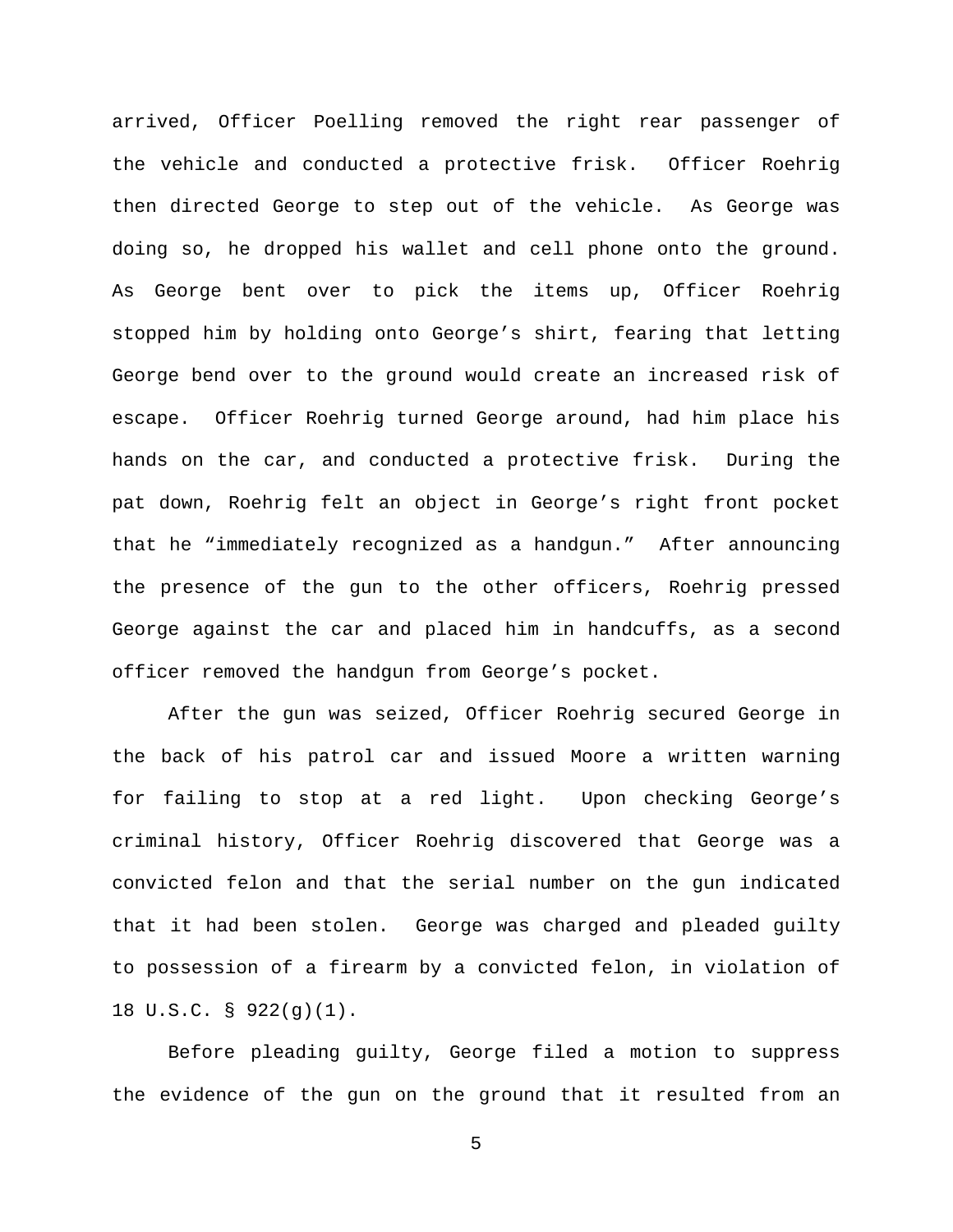unlawful frisk, in violation of his Fourth Amendment right to be free from unreasonable searches and seizures.

At the suppression hearing, George claimed that Moore was dropping him off at his home and that they had circled around the block because they had driven past George's house on the first pass. George also contended that he had made direct eye contact with Officer Roehrig during the stop and that he had put both hands on the headrest following Officer Roehrig's first request for him to do so. George also gave an explanation as to how he obtained the firearm, stating that he had found it on the sidewalk when walking home from work. According to George, he accidentally dropped his cell phone, activating the phone's light, which illuminated the gun as it was lying on the sidewalk. George claimed that he picked the gun up "to get it off the street."

The district court, in denying George's motion to suppress, found George's testimony inconsistent and implausible and instead credited Officer Roehrig's testimony on George's demeanor and actions. George then entered a conditional guilty plea, reserving the right to appeal the denial of his suppression motion. The district court sentenced George to time served, which amounted to a little over one year.

George filed this appeal, challenging only the district court's denial of his motion to suppress.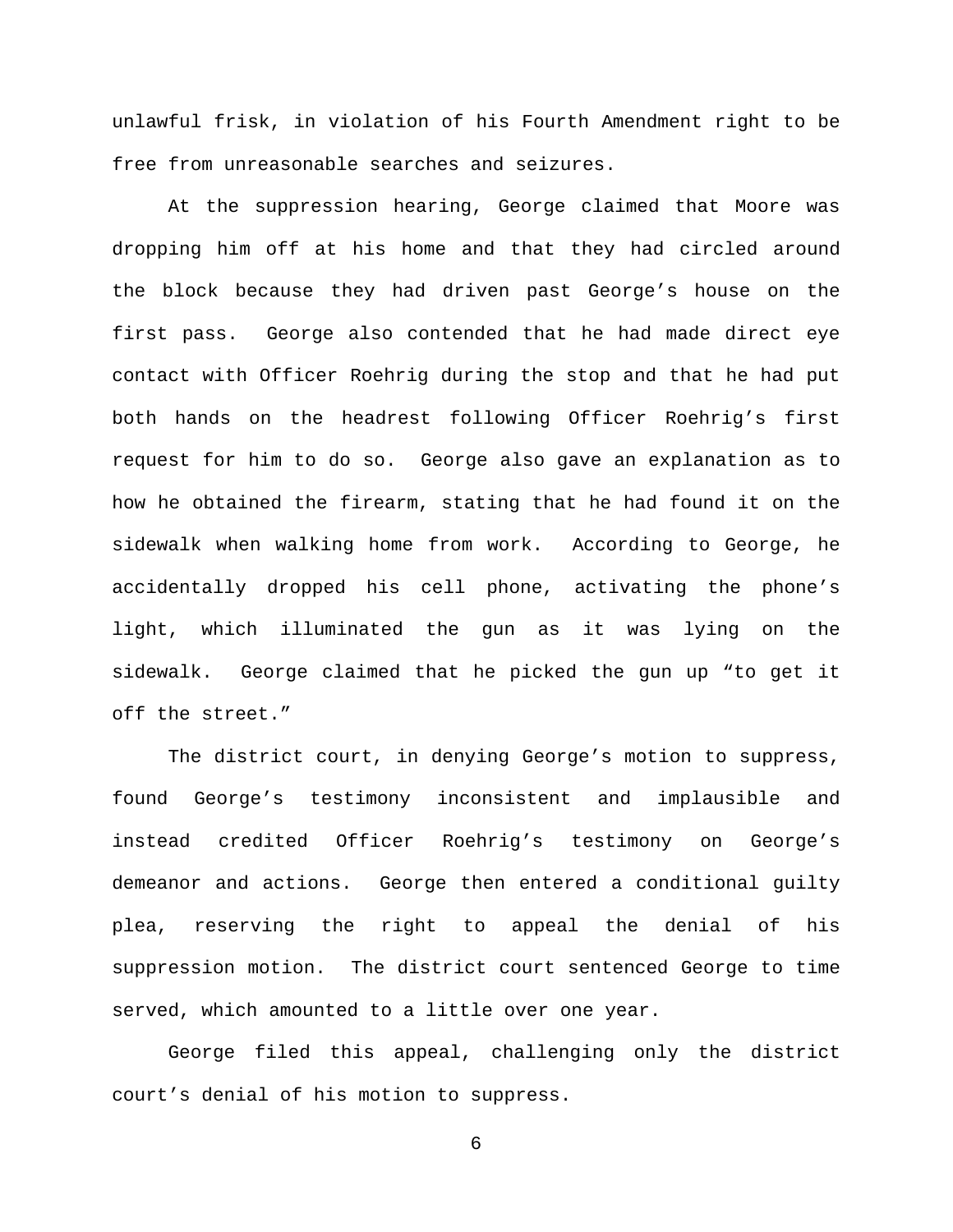George acknowledges that Officer Roehrig had the right to stop the vehicle in which he was a passenger "[w]hen the driver ran the red light." He argues, however, that "[n]o objective facts supporting reasonable suspicion that Mr. George was armed or dangerous arose during the stop." Stated otherwise, he maintains that the facts of record, as found by the district court, failed to provide Officer Roehrig with a legal basis to frisk him and that the government and the court merely "cobbled together a set of factual circumstances that fell far short of supporting reasonable suspicion in this case."

The facts of record show that Officer Roehrig legally stopped Weldon Moore's vehicle for running a red light, see Whren v. United States, 517 U.S. 806, 810 (1996), and, after the stop, legally ordered the passengers from the vehicle, see Maryland v. Wilson, 519 U.S. 408, 415 (1997). The issue in this case centers on whether, after asking George to exit the vehicle, the facts as found by the district court show that Officer Roehrig had a sufficient basis to frisk him. This is a legal question that we review de novo. See United States v. Black, 525 F.3d 359, 364 (4th Cir. 2008).

To conduct a lawful frisk of a passenger during a traffic stop, "the police must harbor reasonable suspicion that the person subjected to the frisk is armed and dangerous." Arizona

7

II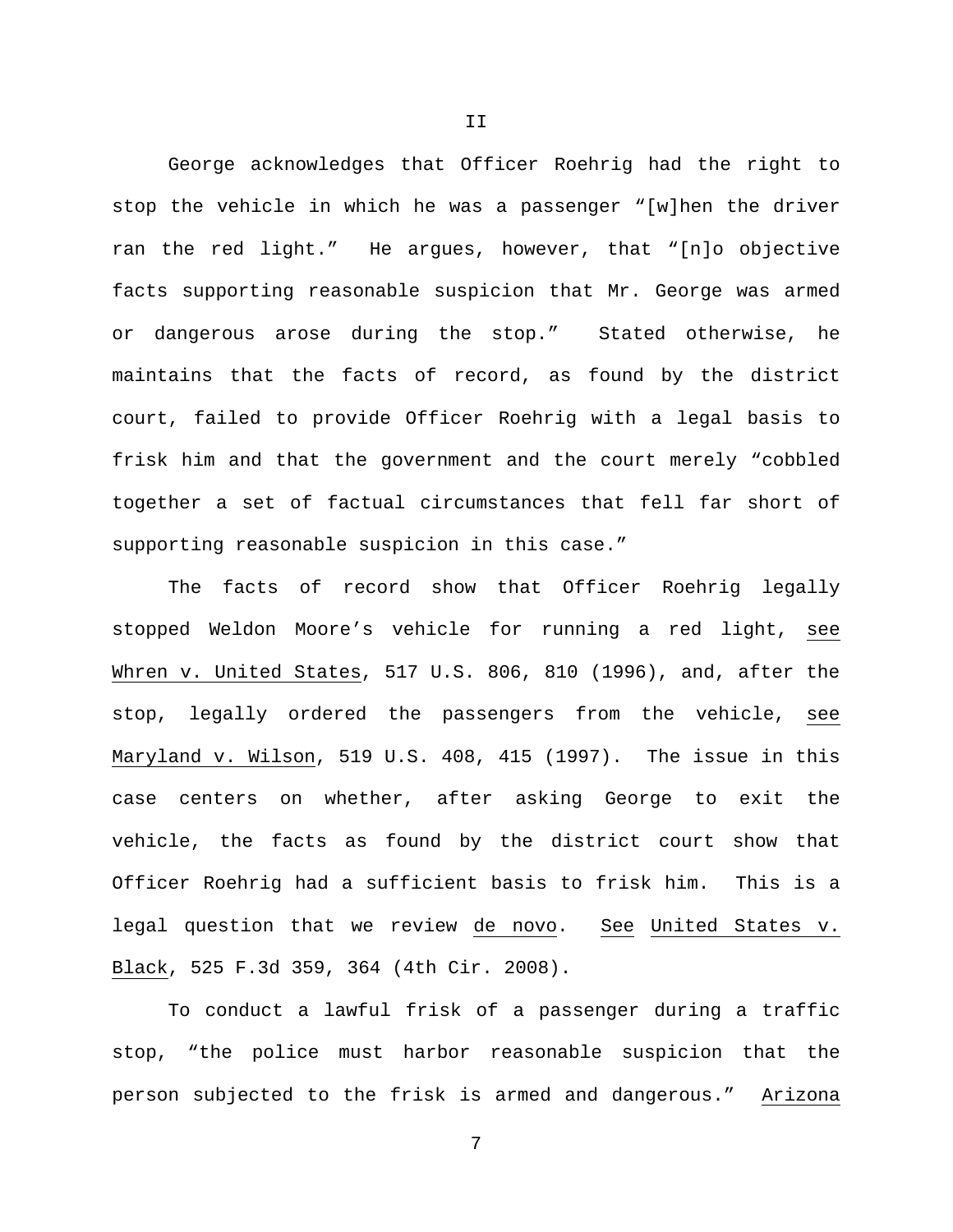v. Johnson, 555 U.S. 323, 327 (2009). "The officer need not be absolutely certain that the individual is armed; the issue is whether a reasonably prudent man in the circumstances would be warranted in the belief that his safety or that of others was in danger." Terry v. Ohio, 392 U.S. 1, 27 (1968). The reasonable suspicion standard is an objective one, and the officer's subjective state of mind is not considered. United States v. Powell, 666 F.3d 180, 186 (4th Cir. 2011).

In determining whether such reasonable suspicion exists, we examine the "totality of the circumstances" to determine if the officer had a "particularized and objective basis" for believing that the detained suspect might be armed and dangerous. United States v. Arvizu, 534 U.S. 266, 273 (2002) (quoting United States v. Cortez, 449 U.S. 411, 417 (1981) (internal quotation marks omitted)); see also United States v. Hernandez-Mendez, 626 F.3d 203, 211 (4th Cir. 2010) ("[C]ourts have relied on a standard of objective reasonableness for assessing whether a frisk is justified"); United States v. Mayo, 361 F.3d 802, 808 (4th Cir. 2004) (evaluating a frisk by the totality of the circumstances).

A host of factors can contribute to a basis for reasonable suspicion, including the context of the stop, the crime rate in the area, and the nervous or evasive behavior of the suspect. See Illinois v. Wardlow, 528 U.S. 119, 124 (2000). A suspect's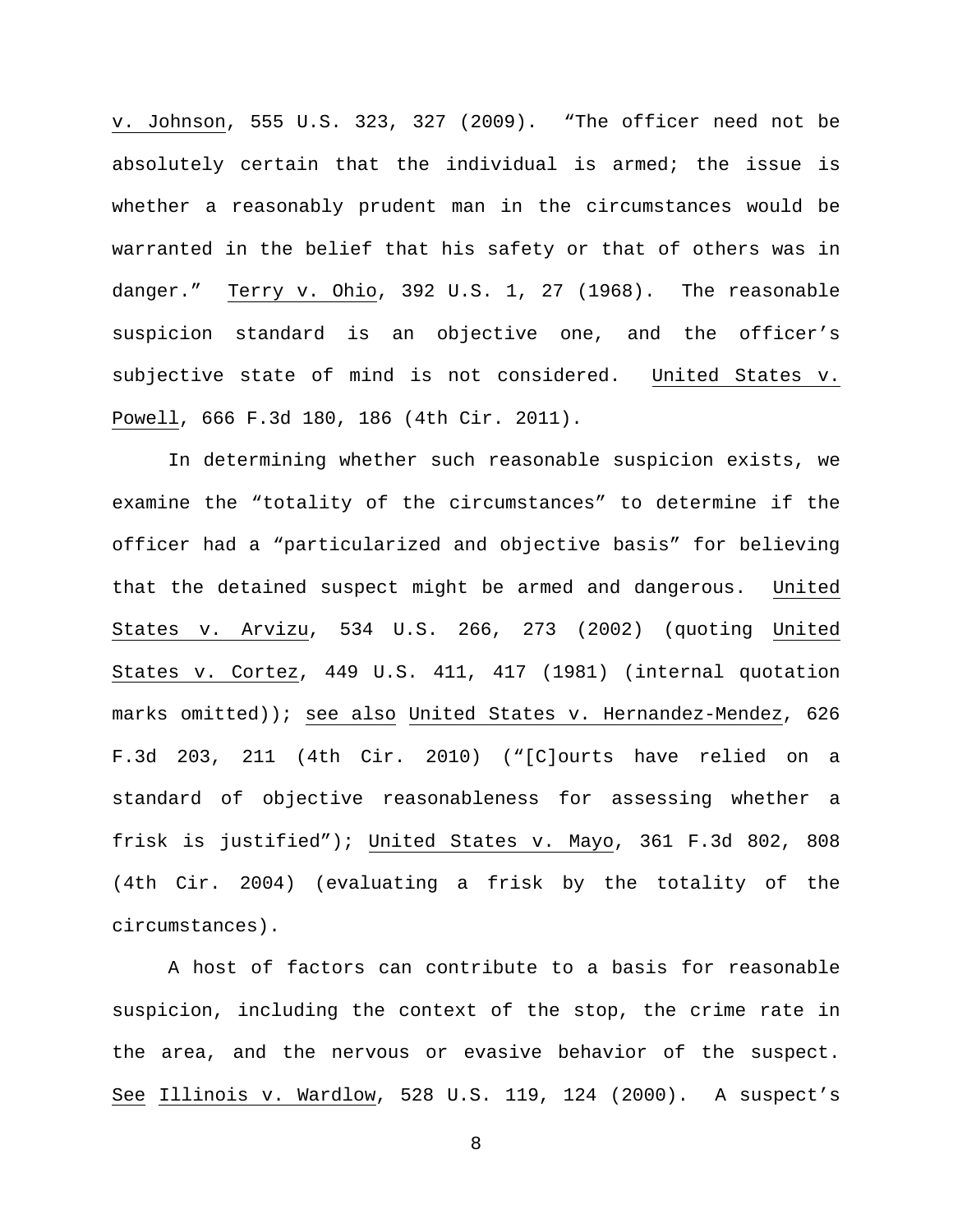suspicious movements can also be taken to suggest that the suspect may have a weapon. See, e.g., United States v. Raymond, 152 F.3d 309, 312 (4th Cir. 1998). And multiple factors may be taken together to create a reasonable suspicion even where each factor, taken alone, would be insufficient. See United States v. Branch, 537 F.3d 328, 339 (4th Cir. 2008). Thus, we will not find reasonable suspicion lacking "based merely on a 'piecemeal refutation of each individual' fact and inference." Id. at 337 (quoting United States v. Whitehead, 849 F.2d 849, 858 (4th Cir. 1988)).

In this case, we conclude from the totality of the circumstances that Officer Roehrig's frisk of George was supported by objective and particularized facts sufficient to give rise to a reasonable suspicion that George was armed and dangerous.

First, the stop occurred late at night (at 3:30 a.m.) in a high-crime area. Officer Roehrig testified that he had patrolled the area of the stop for his five-and-a-half year tenure with the Wilmington Police Department and that, based on his experience, it had one of the highest crime rates in the city and was characterized by violence and narcotics. While George argues that such conclusory testimony given by an officer should not be given much weight, as the government could have employed crime statistics to make the point, George himself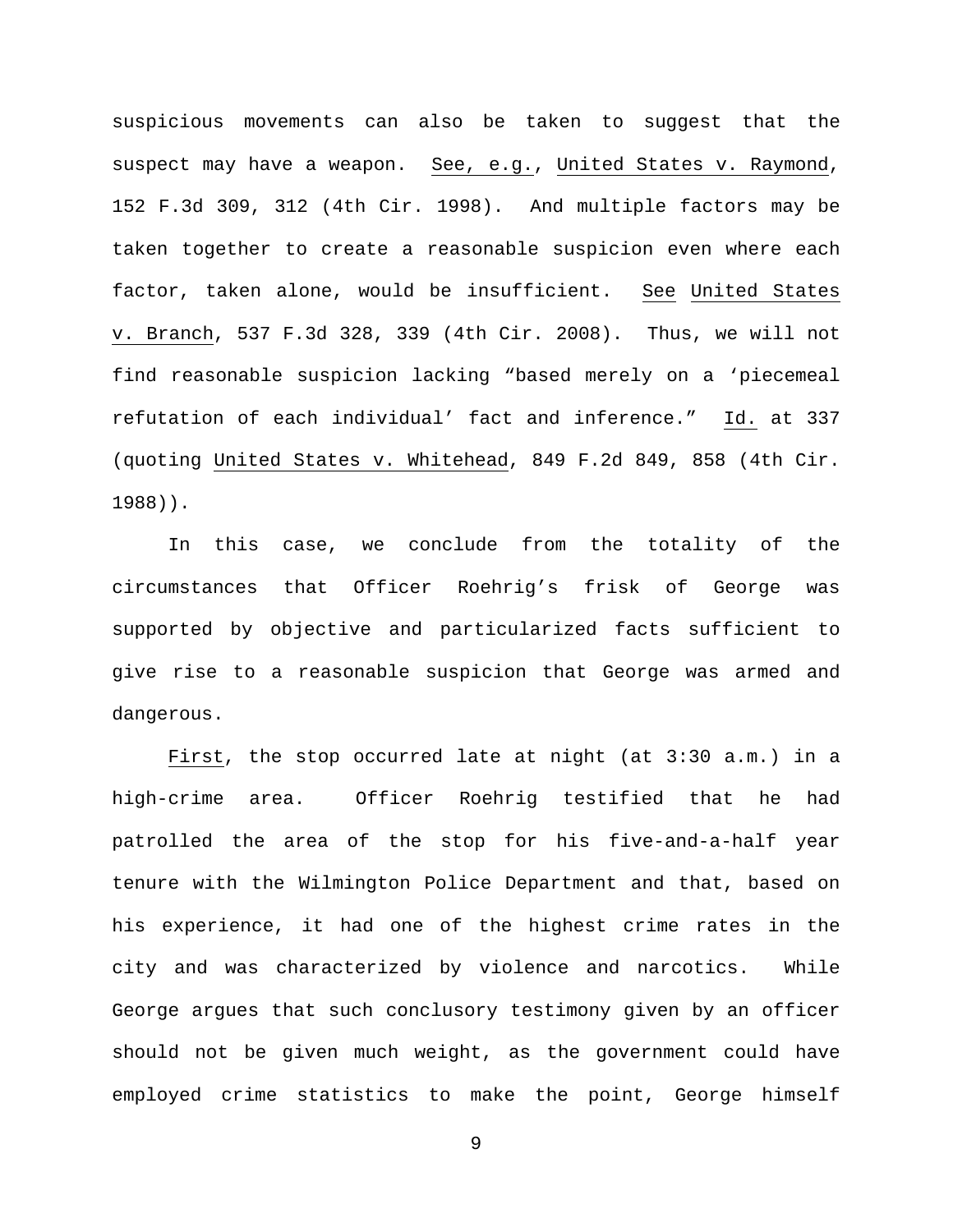acknowledged in testimony that it was a "drug-related area." And although general evidence that a stop occurred in a highcrime area, standing alone, may not be sufficiently particularized to give rise to reasonable suspicion, it can be a contributing factor. See Wardlow, 528 U.S. at 124; United States v. Sprinkle, 106 F.3d 613, 617 (4th Cir. 1996). Likewise, that the stop occurred late at night may alert a reasonable officer to the possibility of danger. See United States v. Foster, 634 F.3d 243, 247 (4th Cir. 2011) (noting that the encounter occurred "in the middle of the day" in explaining why the officer lacked reasonable suspicion); United States v. Clarkson, 551 F.3d 1196, 1202 (10th Cir. 2009) ("[T]ime of night [is] a factor in determining the existence of reasonable suspicion").

Second, the circumstances of the stop suggested that the vehicle's occupants might well be dangerous. Officer Roehrig observed the vehicle aggressively chasing the vehicle in front of it, following by less than one car length. He also observed the two vehicles turn right through a red light at 20 to 25 miles per hour, which was a speed sufficient to cause the vehicles' tires to screech. But when Officer Roehrig began to follow the vehicles, the rear vehicle slowed down and ended its pursuit of the vehicle in front of it. Officer Roehrig concluded that the chase was consistent with the individuals in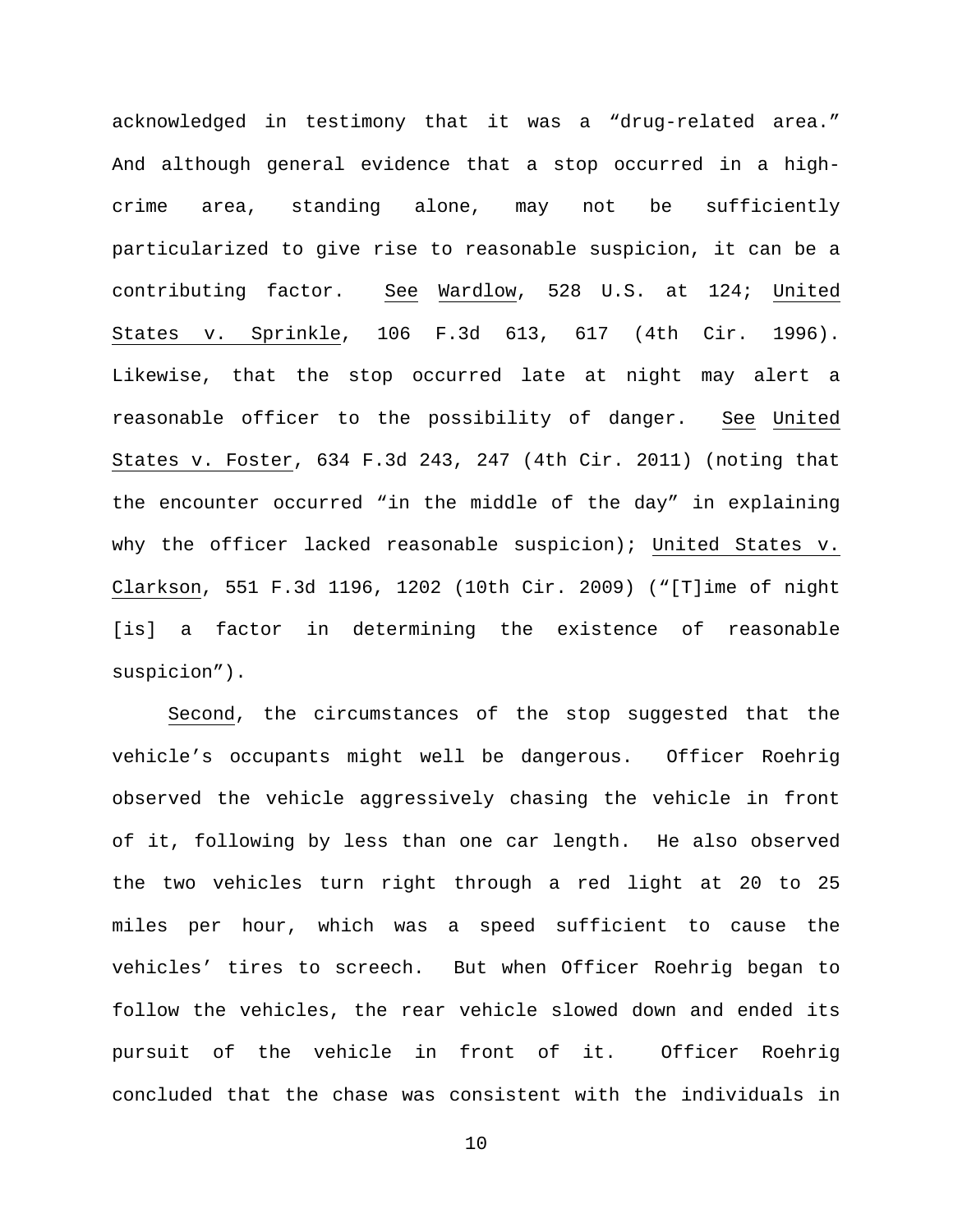the rear vehicle "engag[ing] in some type of crime against the people in the first vehicle," as it indicated hostility between the two vehicles. This suspicion, which we conclude was objectively reasonable in the circumstances, was reinforced when the second vehicle disengaged from its pursuit of the first vehicle upon seeing law enforcement.

Third, the vehicle that Officer Roehrig stopped was occupied by four males, increasing the risk of making a traffic stop at 3:30 a.m. in a high-crime area. "[The] danger from a traffic stop is likely to be greater when there are passengers in addition to the driver in the stopped car." Wilson, 519 U.S. at 414.

Fourth, George acted nervously when Officer Roehrig approached the vehicle. Without request, George held up his I.D. card while at the same time pointing his head away from Officer Roehrig. Moreover, even after Officer Roehrig gave George a direct order to put his hands on the headrest in front of him, George failed to comply and continued not to make eye contact with Officer Roehrig. Such conduct can contribute to reasonable suspicion. See Wardlow, 528 U.S. at 124; Branch, 537 F.3d at 338; Mayo, 361 F.3d at 808. To be sure, while the failure of a suspect to make eye contact, standing alone, is an ambiguous indicator, see United States v. Massenburg, 654 F.3d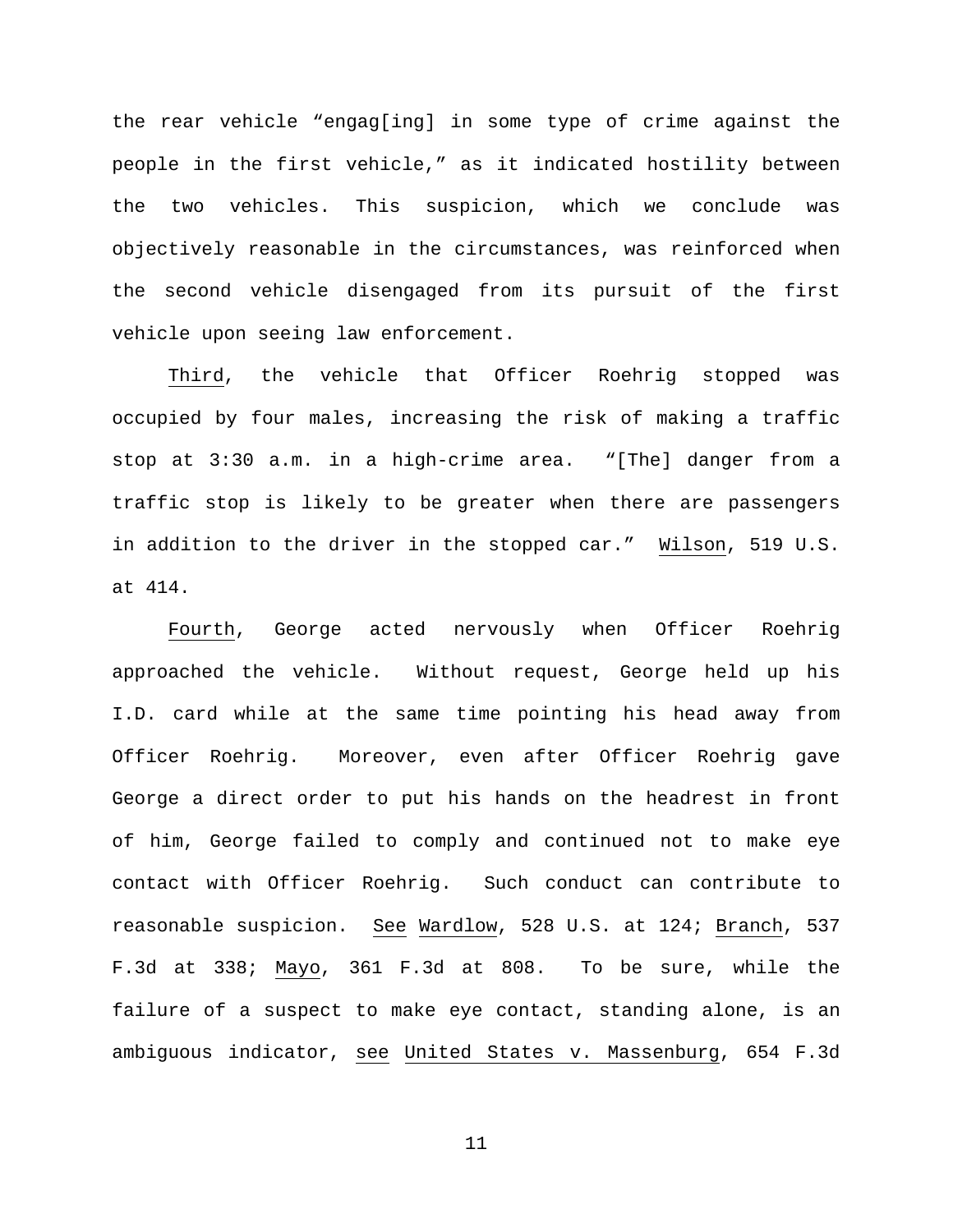480, 489 (4th Cir. 2011), the evidence may still contribute to a finding of reasonable suspicion.

Fifth, the driver of the vehicle made arguably misleading statements and presented Officer Roehrig with an implausible explanation for his aggressive driving. He initially claimed that he did not run the red light and that he was not chasing anyone. After Officer Roehrig confronted him with the fact that he had personally observed the chase and the red light violation, the driver stated that he had been following his girlfriend. But even that explanation was inconsistent with the driver's conduct in breaking off the chase. If the driver's girlfriend had been in the front car, it would not have been logical for the vehicles to suddenly part ways when a marked police car showed up. Such implausible and misleading statements contribute to the establishment of reasonable suspicion. See Powell, 666 F.3d at 188-89.

Sixth and most importantly, George's movements indicated that he may have been carrying a weapon. When Officer Roehrig initially approached the stopped vehicle, George's right hand was on the seat next to his right leg and was concealed by his thigh. When Officer Roehrig ordered George to put his hands on the headrest, George placed his left hand on the headrest, but not his right hand, which he kept next to his thigh. Officer Roehrig had to repeat his order four or five times: "It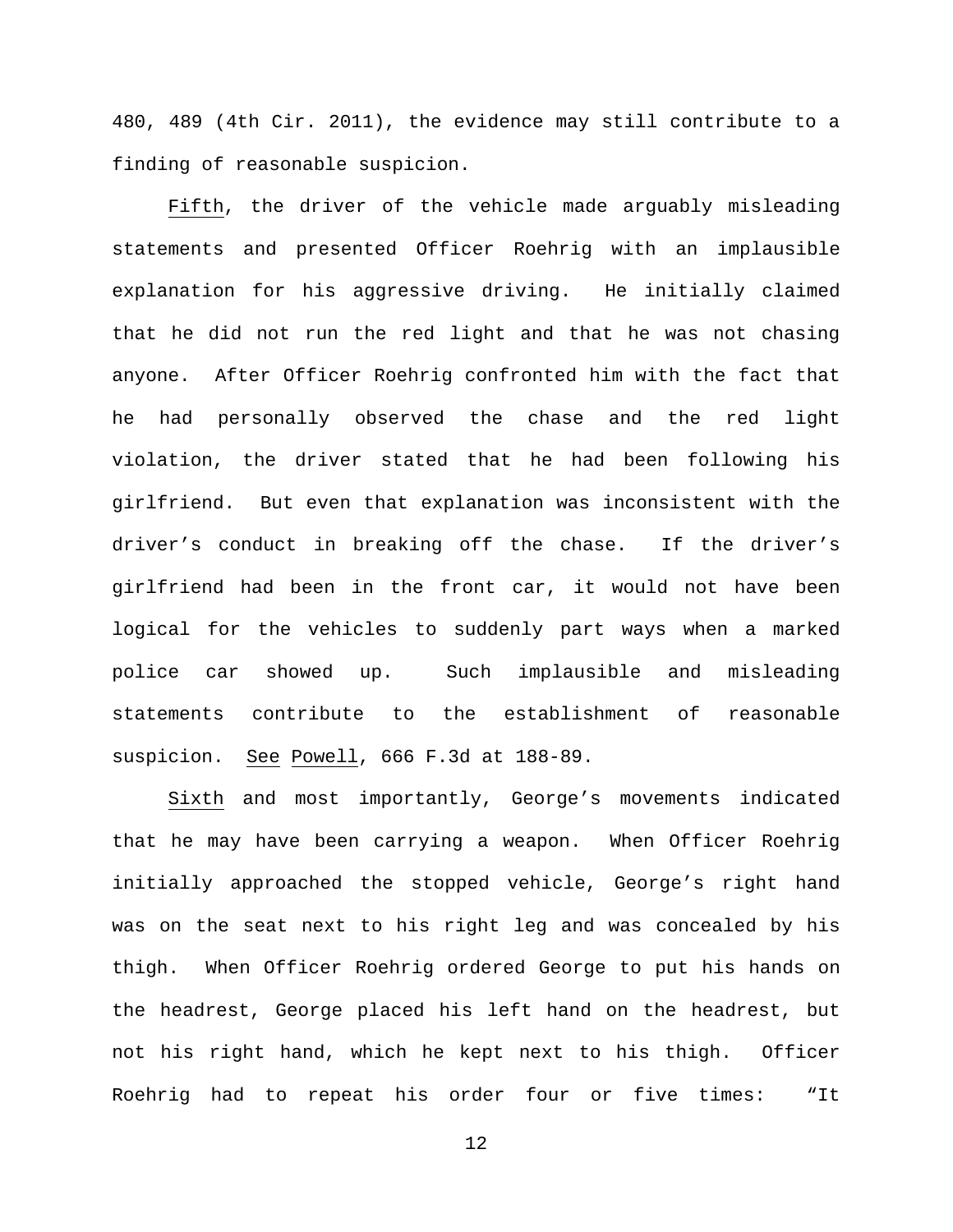was . . . getting to the point that I was getting worried about what he had in his right hand." As Roehrig explained, he "didn't know what [George] had in his right hand, [but it] could easily have been a weapon." Although Officer Roehrig's subjective impressions are not dispositive, we conclude that his concern in this instance was objectively reasonable.

Seventh and finally, after Officer Roehrig ordered George to step out of the vehicle, George dropped his wallet and his cell phone onto the ground as he got out of the car. When George bent over to pick the items up, Officer Roehrig stopped him. George's actions could have created an opportunity for him to reach for a weapon or to escape. Officers in such circumstances are not required to "take unnecessary risks in the performance of their duties." Terry, 392 U.S. at 23.

Taking these facts together in their totality, we are satisfied that Officer Roehrig had a "particularized and objective basis" for believing that George might be armed and dangerous. See Arvizu, 534 U.S. at 273. As such, he had a right to frisk George for weapons to protect himself and his fellow officers during the lawful stop. Adams v. Williams, 407 U.S. 143, 146 (1972).

George relies particularly on our decision in Powell to argue that the facts here were insufficient to justify the frisk. In Powell, the officers conducted a routine traffic stop